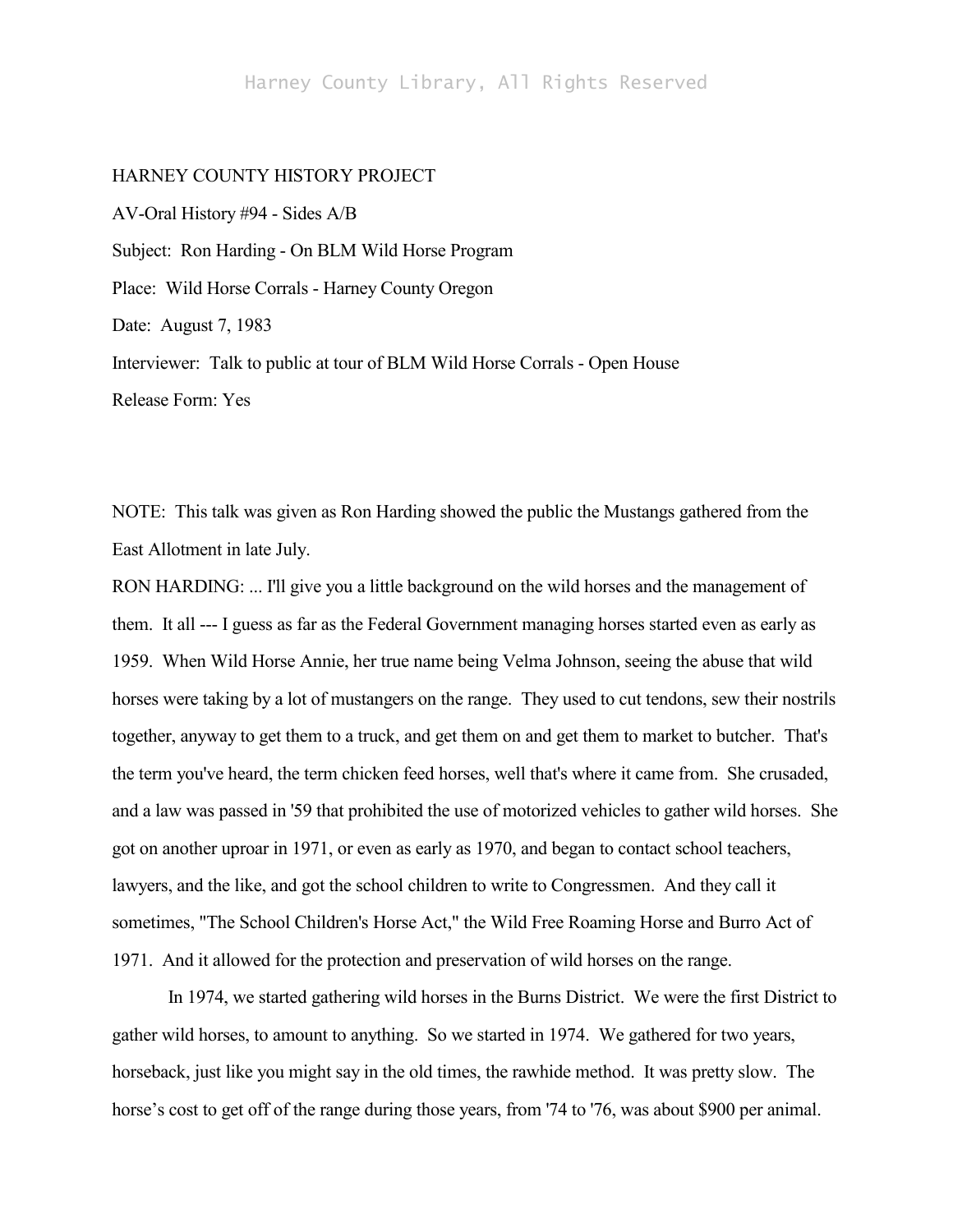In 1976, there was amendment passed to the Wild Horse Act, which let us use helicopters, and at that time the prices to gather started dropping. Today it costs us about \$75 to \$80 per animal to gather them from the range, so there's a considerable difference between that \$900 and say \$80.

In 1978, the Wild Horse Act was amended again, which allowed us to pass title on these animals. After people take them and take care of them humanely for a period of one year, they have to have them inspected by a veterinarian; they apply for a title. If it's approved, then we would give them title. And at that time they become as any other horse. You can sell them; do what you want to with them.

If there is any questions as we go along, well just holler or hold up your hand. If I pause for a breath, which I generally don't do when I'm talking about horses, because when I've got a captive audience, I like to talk about them.

But at any rate, the horses that I'm going to show you, at least some of the horses that I'm going to show you today, or a major portion of them, are very special. So I think at least, and there's a lot of other people who share my belief. As we go along, you will understand a little bit more what I'm talking about.

We feel the horses we've got in this corral today, is the nearest thing to a Spanish Mustang that you can go anywhere in the United States and see. Pryor Mountain has a small herd. The gentleman who is instrumental in establishing the Pryor Mountain herd was here with me this past week for two days taking picture upon picture, and he says, "There is only two herds of these as far as I know, in the United States today," and he says, "there's one on Pryor Mountain, and the other ones right here." And he says, "I've looked at these horses and hunted for them for 25 years, these little Spanish Horses," he says, "I would rate this the number one herd, and the Pryor Mountain the number two herd, simply because the Pryor Mountain herd has a lot of hair on their legs."

Feather, if you will. And these horses, as we look at them, you'll notice they are very clean legged. Because they have a lot of special characteristics that you won't see in any other range horse, and these I'll point out to you as we go along.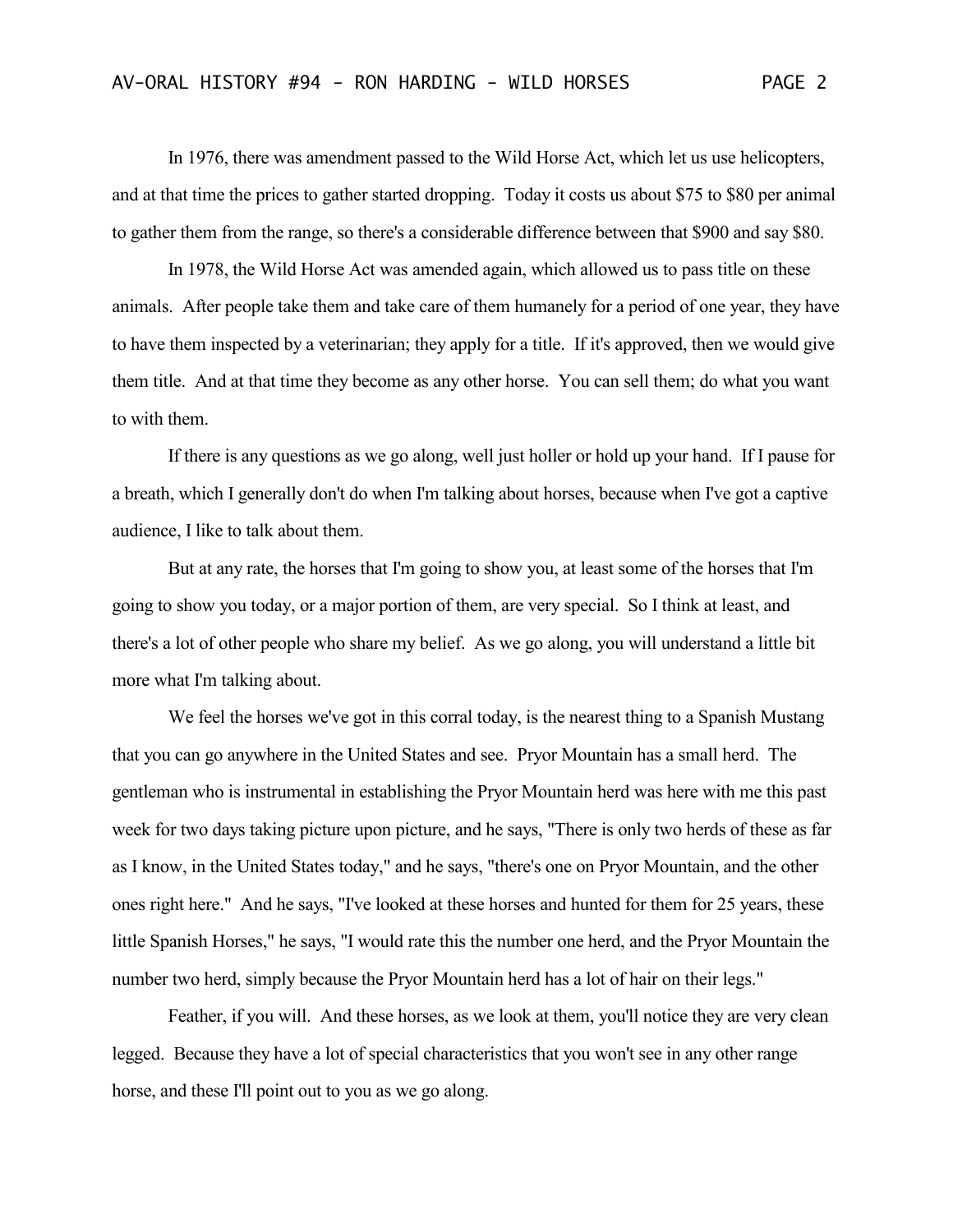How did we come by these horses? In 1974, when I came to the Burns District, I started asking the old time horse runners if there is any Spanish Mustangs around. I finally run across a fellow that seemed pretty knowledgeable, and he says, "Well, there used to be some little horses that we call the Oriana Mustangs, and they were duns, and grulla, and buckskins. They were real nice little horse, fine boned, and small footed." And he says, "If there's any of them left," he says, "they're on Beatty Butte." That was in '74.

Well, three years later, we gathered the horses off of Beatty's Butte, and the first load that come through, I walked up to the truck and I peaked through and I see zebra stripes. I began to get a little bit excited. But I thought, my suspicions as conveyed by this other gentleman, were probably true. When we unloaded the animals, I realized what we did have, and I went to town and talked to my District Manager, Chris Vosler. And I said that we've got a horse out there that's different than any other horse around, and we ought to do something about it. I said, "What are we doing in our District to the South? Are they going to do anything with these horses that's coming out of the Lakeview District?" He says, "No, I doubt if they would." And so I said, "Well, what can be done?" And he says, "Well, let's talk about it a little." And so he called in an Area Manager, by the name of Bill Phillips, who is vitally interested in this particular kind of animal, and we talked about it. And he said, "Well, we're going to gather this small herd here in about four or five months, why don't we just hold the best that we've got of these Spanish Mustangs until we gather that herd, and then we'll release them." So we did this, and this was in 1977.

So I haven't seen these horses up close until about a week ago. I seen them out on the range, a neat sight to see a bunch of dun horses with a few grulla coming down the trail, you know. I mean to me it was exciting, when I seen them two years ago.

What we have intentions of doing now, and which we did, or we are partially done with the job, we've got two herd areas, and they're back to back, there's only a fence line between them. One herd was the little Spanish Mustangs, and the other was just horses. And what was happening was we was getting mixing back and forth. And essentially if you keep that up, pretty soon you're gong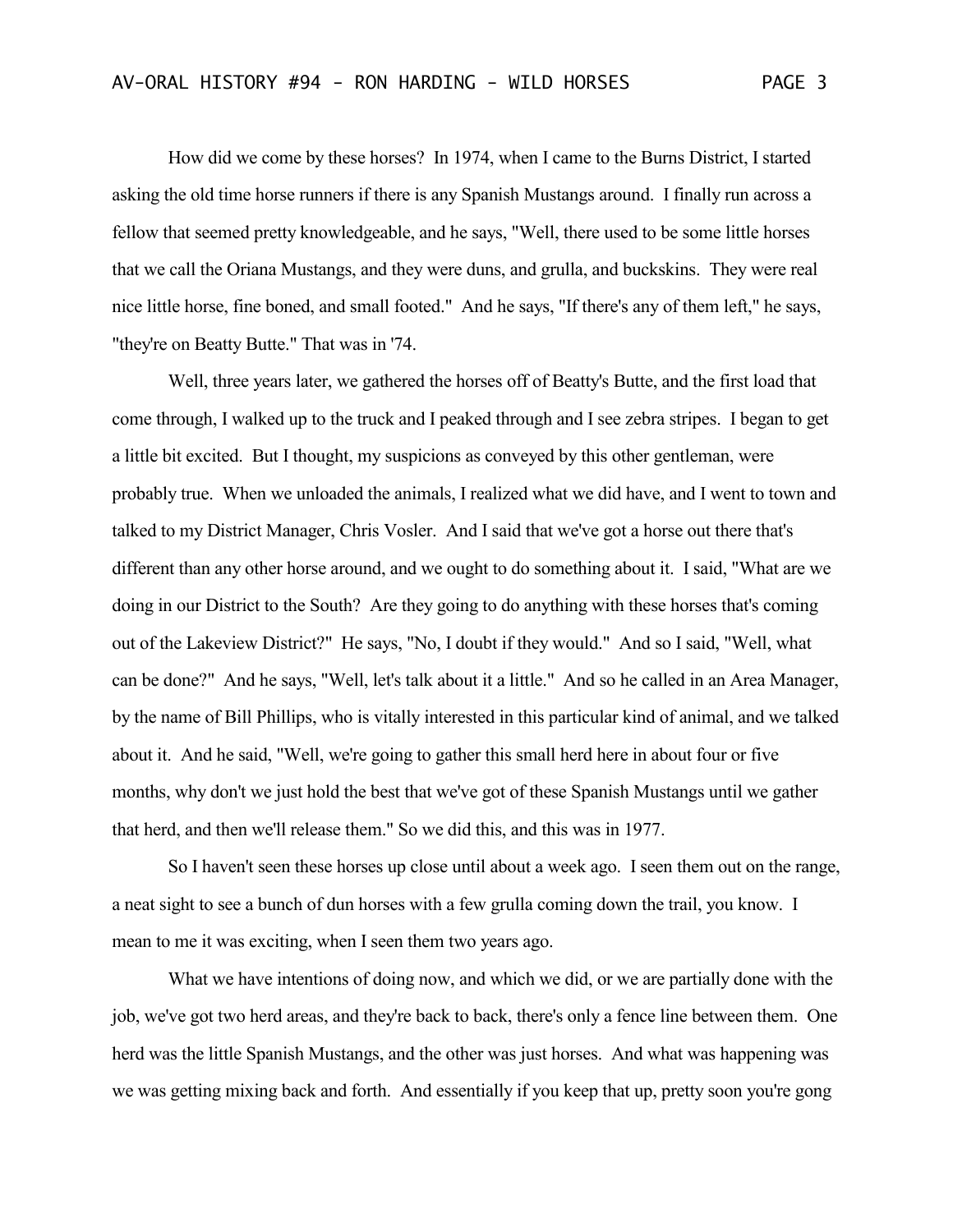to lose what you've got.

So we just decided what we would do was gather all the horses out of both herds, and release our little Spanish horses back, and that way we can hold them pretty well pure stuff. So, we will release back into this herd, 50 horses, I'll select 50 of these horses. There will be stallions, mares, and colts. And what will go back will be a 50-50, or approximately so, 50-50 sex ratio, because anytime you gather any herd of horses, you're going to find about a 50-50 sex ratio. They won't vary over 2 to 4 percent. Usually, if they do, they will be heavy to the male population.

After we select the 50 head from these, then I will select another 20 head. We've got another center over at Eugene, and we will take 20 head over there. And then we'll select another 30 or 40 to go to Grants Pass, and then the remaining animals will be placed through here. And we will not place any animals until we've finished doing our branding exercise, and we expect to be done with that around the 15th of this month. So, if you do see horses you like, well don't say, "Hey, I want number 32, he's mine, I like him." If you are interested, we would be more than happy --- one of these young ladies usually standing around here by the loading chutes, will be happy to take your name, your phone number, age of animal that you desire, sex of animal that you desire, and then when horses become available, we will be more than happy to call you. There is a \$125 adoption fee. There are certain requirements as far as hauling is concerned. If they are over a year old, you have to have a ton truck or larger, or a four-horse stock trailer or larger. If it's open top, it must be six-foot sides.

So with that we will --- first of all, is there any questions over anything I've said so far pertaining to the law or management of the horses, or anything of that nature? Any question at all, or if it comes up now, or as we go around, or after the tour, be sure and holler at me.

Now whenever we get done, and we're running a little bit behind, but I made a tour at 10 o'clock, and we were supposed to go into starting these colts at 11 o'clock, a kind of a "how to session". But the number of people here, we decided to go ahead and give another tour, and then do the exhibitions.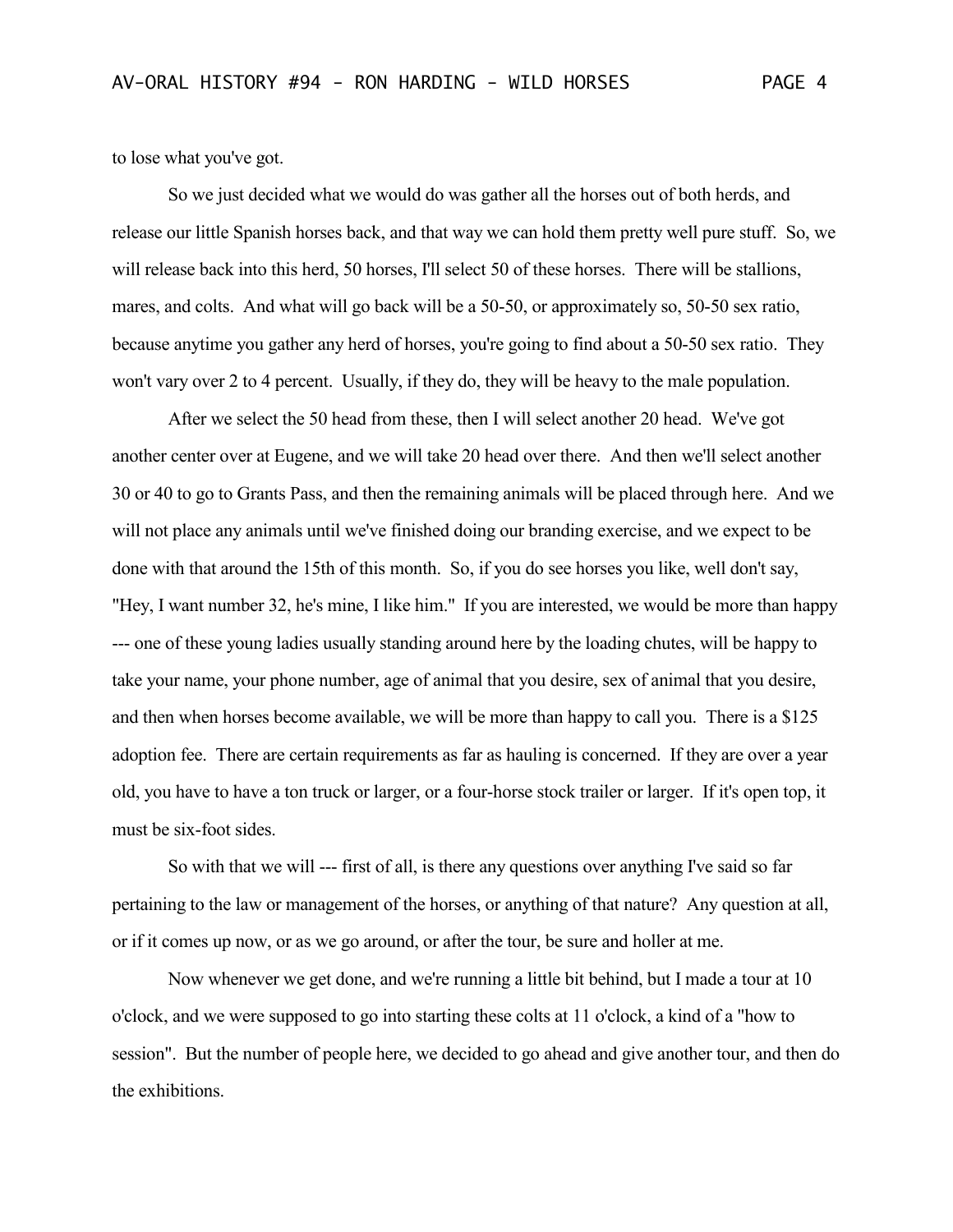The gentleman that will be doing that is Chuck John. I've know him for a number of years, and I consider him --- and I know a lot of you fellers are horsemen, I see a few in the crowd here that I know for sure are horsemen. But, I kind of consider this gentleman a horseman's horseman, because he does have a lot of know how. And even though you might be a horse trainer, I think you can pick up a point or two off of him.

So let's just start around, and I'll talk a little bit as we go, and let you look. We'll get a little bit better look at these mares and colts as we go, and I'll show you a colt right here that just happens to be right here right now. The little light colored mare. Now there's a lot of controversy on wild horses today, and what age that mares will foal. That mare is two years old, and she's never shed a tooth. And you fellers that know how to age horses, know that if they haven't shed any, they are still two or under.

Now that colt that's running with her, you'll notice his light buckskin color, with red mane and tail. You're going to look a long time before you'll find another one that's light buckskin, with red mane and tail. He's called clay bank. He's a very unusual animal. During the day he's...

Along in the 1700 or 1800's, the Indian Chief's wife generally rode clay banks, because it gave them, they were a status symbol. There were very few of that kind of animal, so the Chief's wife rode the clay bank animal. They are kind of a really neat animal.

One thing I want you to look at, that little light mare, clay bank colt's mother, look at the dorsal stripe runs clear down in the hair in her tail. If you look at these mares close, and some of the stallions you'll see that this dorsal stripe on all of them runs right down into their tail. But it really shows up in her because of her light color.

Some of the characteristics, and we'll kind of move along, and I'll talk about some of the characteristics, and then as we see the animals, I'll point them out again. The characteristics of these horses, they have hooked ears. Not only do they have hooked ears, but their ears are outlined in a dark color, usually black or dark brown. The back of their ears is very unique, in that it looks as though somebody almost took a paint brush and painted a third to half of their ears to a real dark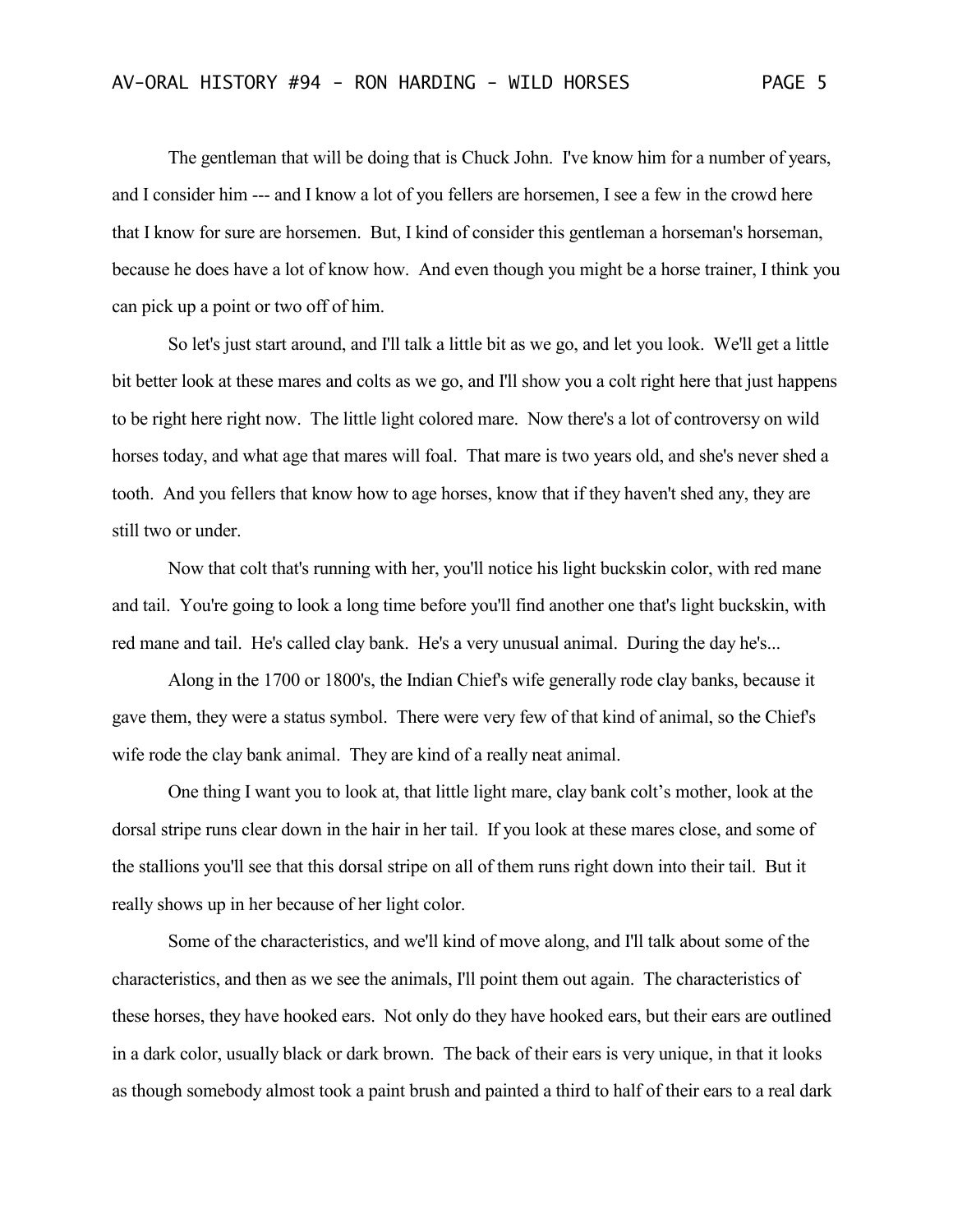color, and then their ear goes into their body colors.

These horse will have, a lot of them, will have a bi-colored mane and tail. There's a little filly there whose mane stands a little bit erect. That's another, that two year old in there, that's another characteristic of the animal. Now if you look close, if we get close enough to some of these, and we will I'm sure, they have zebra stripes on their knees, around their knees, and around their hocks.

Of course, I pointed out the dorsal stripe earlier. Now, I have one stud that I turned loose on Riddle Mountain. I don't know if you are familiar with mules or burros, but they have a term they call a jack-stripe, that comes off of their withers. This stud has a set of two jack-stripes coming off of his withers, and then if you look at him from the top, he has stripes coming off of that dorsal stripe. And you look at him and say, what have we got here, a part zebra, you know. Very unusual animal. The only one I've ever seen in my life.

But this dun color and these markings that I've been telling you about are primitive colors. They are the first, the colors like the first horses that modern man captured and tamed.

Now the Spanish Mustang background of course comes from the Spanish Barb that the Spaniards brought to North America. And that animal came from the old ... which became extinct at one time until two German scientists brought it back into existence. By selecting animals similar to these, and breeding them up close, they bred the ... back into existence. These animals, the Spanish Barb is a ... Arabian cross.

If you'll look at these horses, you'll begin to see a little bit of Arabian. If you look at Arabians ears, he's got them ears, kind of pointed at each other.

If you look at these horses you'll see they have very prominent eyes, very large prominent eyes, as compared to a regular horse. And if you look at the old bay mare there, she's a regular horse. You can see the difference in him.

These horses, some of them will have arched neck. If you're able to examine their vertebrae, you'll probably find that they have a five lumbar vertebrae, very similar to that of an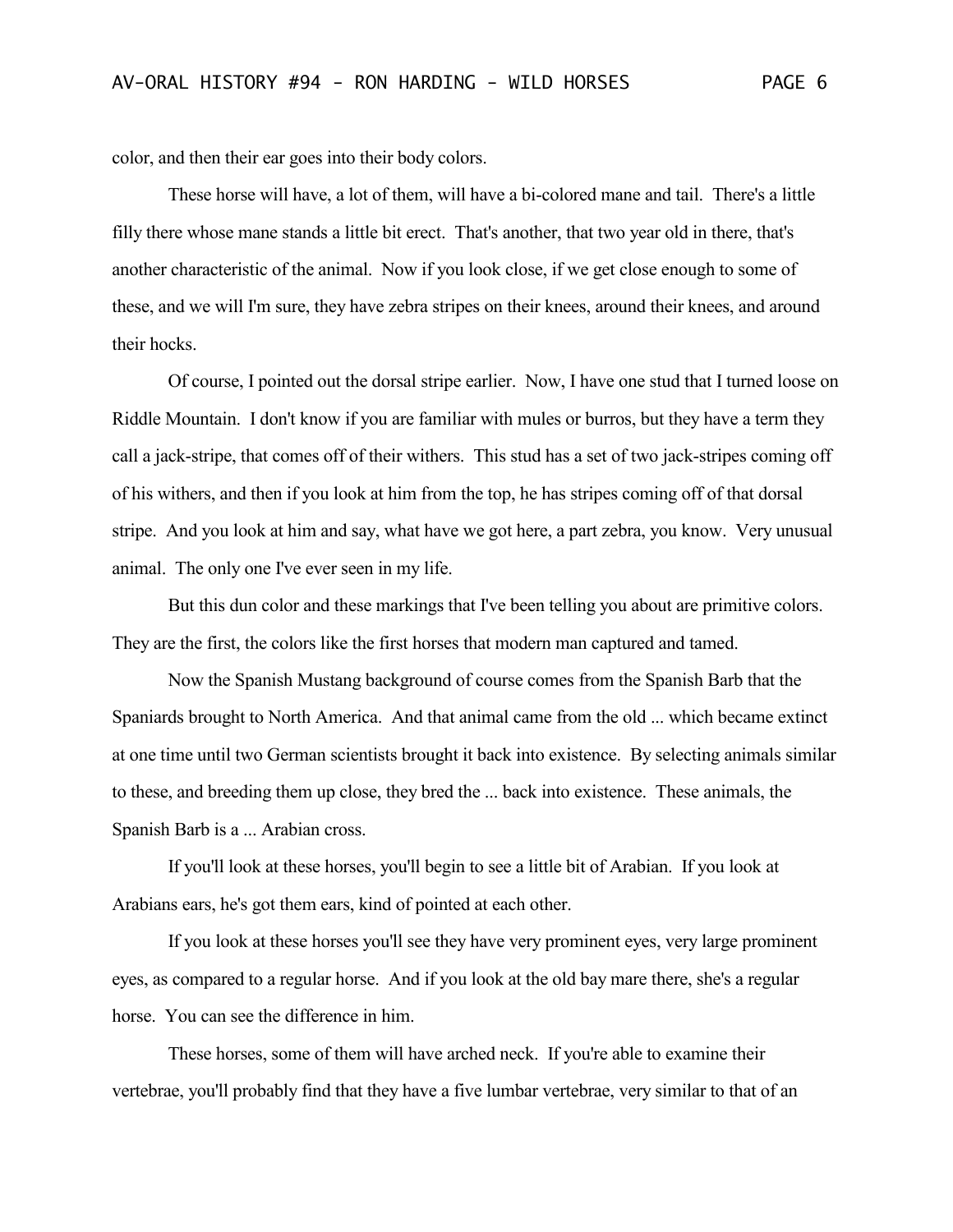didn't live, so, they would probably have a lot of stamina.

Arabian horse. If you look at their bones, you notice their leg is free of hair. But if you look at their bone, it is not a big flat bone; it's a round bone horse. They don't have a big flat bone like most range horses. It's a little tiny round bone horse, and almost all of them; if you look at their feet there, they've got the same foot on them. They probably all wear --- I've got a horseshoer standing in the crowd, he'll say he'll wear about a double 00 shoe, every one of them. QUESTION: Do horses like that make very good endurance horse? RON: I would say, well, first of all I think probably, not only this horse but all --- if they've been on the range for say up to two years, if they have had a pretty tough life, and if they wasn't tough, they

On the right here is a very small mare who is no relation to the Spanish Mustang horses. What their background is, I have no idea. They are, they may tend to show pony blood, and I say that because if you look at the little mares hips, and she's so fat, and ponies tend to fatten up like that. However, she does have horse ears, as does the other little mare. What I'm saying horse ears, ponies tend to have shorter ears, in relation to their bodies, than do horses. These look to me like little horses, only thing that I know of, and I've seen a lot of Big Summit Prairie horses come in, in the wintertime and they were very thin. I think that these horses have very little forage in the winter, and I think they just get stunted.

Now here's a couple of studs. One of them being part blood, and you can kind of see what they do when they cross out a little bit. The reason I say part blood, is because they felt that the Spanish horses did not tend to have a lot of white on them. They had white on them, but not to the point that you have an excessive amount, as does this colt here. I think this colt is probably out of the little sorrel mare we seen in that other pen, because her, this year's baby looks just about like her. This is a two-year-old colt. The other horse, the brown-black looking horse, he's part blood, and the reason I say it is, if you look at his ears, while he's that dark color, he has still got the fawn color inside his ears.

I'll let everybody through this gate, because I'm sure he wants to put some horses back in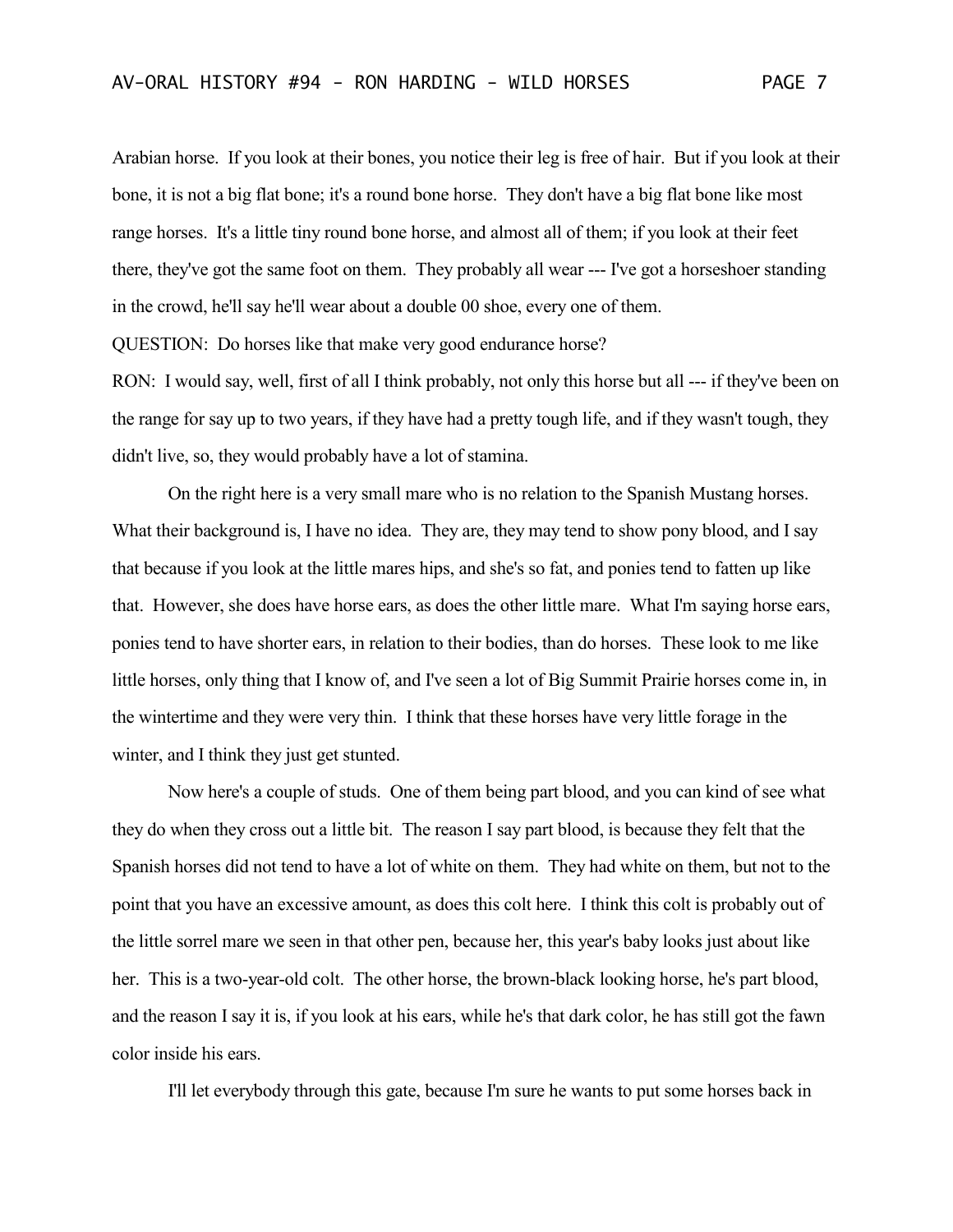there.

You see the pen coming up on the left, are the dry mares coming off of that bunch, and they range from two on up to about six years old. Two of them in there are a little bit touchy, and you're going to run into that every now and then, and that old sorrel mare, if you get up close to her, would probably take half your arm off if you stuck it in there to her.

Now the little mare, she's not quite as touchy, see she just kind of tries to stay out of the way of the others. The little mare is a Big Summit Prairie mare. The brown mare is a five year old, and come off Murderers Creek, and the old sorrel mare come off from down by Jack Mountain. We call her Warm Springs Allotment. The old mare is about 25 years old, according to her teeth, the angle and the wear. The two larger animals I'll guarantee you, you better pack a lunch if you think you are gong to train them, because either one of them will try to kill themselves before they'll let you train them. So that's the reason they are isolated. Because there's not doubt about it, that pair of mares would put the hurt on you if they could.

And it's just --- well they are kind of like people, you know. The schoolteacher has the little boy that she can't make sit down in class. They throw the word out that he's hyper. Well, I guess these mares are hyper.

There will be a few of these mares will go back. The little light colored mare is one of the original mares that went out in 1977. She appears gray to you, and the reason she does is that you are looking at her mane, and her mane and tail is kind of gray. But if you look at her again, she's got a kind of yellowish tint to her, and in the wintertime I've seen her with her winter hair on. I had her in the corrals here with her winter hair on, and we called her --- there's another little mare that didn't come in, I imagine she winter killed or something. There was a pair of them and we called them our pumpkin colored mares, because they were just as orange as a jack-o-lantern. It was kind of a frosty orange over their whole body. And if you look close, you can see it on her. QUESTION: What about that one that is kind of behind her that has kind of a dark face, and -- right against the fence there.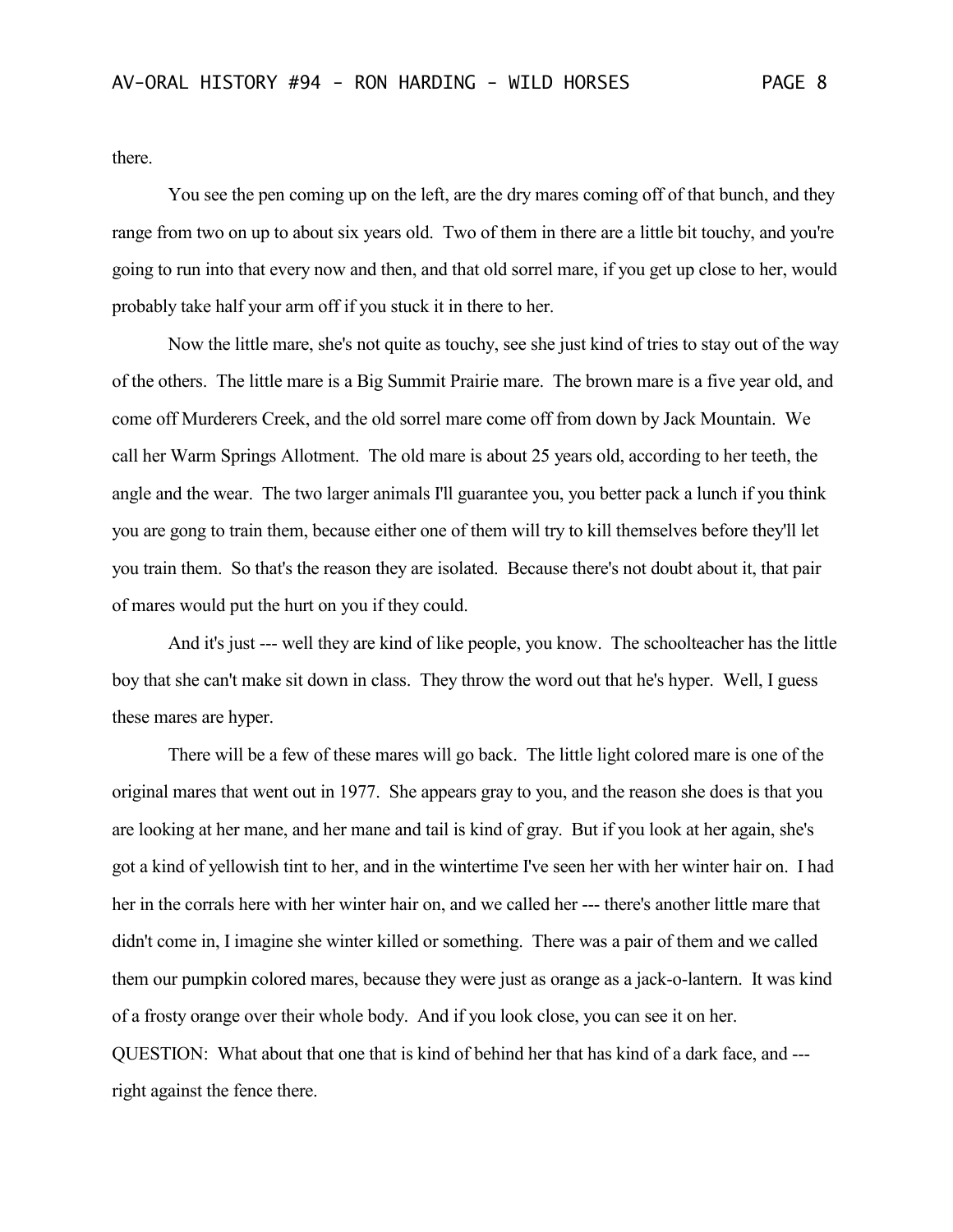RON: Can you give me a number?

QUESTION: No.

RON: Okay, she's a red roan, and this is a common Spanish color, red roan and blue roan. Now the little mousey gray horse right here, number 60 is a grulla. People commonly call them grulla, or grulla. But the proper term being Spanish name is grulla, G R U L L A, the double "L" being silent.

Now I'll show you another mare before you leave here. I want you to look at her if you can see the color, and that's this brown mare right here closest to us. She's brindle as any old bulldog you ever looked at in your life. Or an old jersey cow that you milked when you were a kid. She's a brindle mare, and that's all you can call her, and I've only seen one. I've seen over 7,000 horses come through this corral. And she's the only brindle mare I've ever seen in my life anywhere. When you get up close to her, she looks like she's stripped as a tiger. Now we did put her back out. She came in with these little mustang horses. It's definitely some primitive characteristic that is almost lost. And the genetic pool was such that when ever she was conceived it turned out that way, and I would almost wager you pay a check, that you'll probably go a lifetime and never see another one like it.

The one right out on the far right, right here now. Look at those streaks on her hips and the shoulders and the sides, see them? Number 62, she's just a little horse. Kind of cute, isn't she? ...

QUESTION: I'm just wondering how come your fences are so tall?

RON: I'm really glad you asked that. That's a good question. I generally cover that, and I just failed to do so. The lady asked "Why are our fences so tall?" We worked these horses at the Harney County Fair Grounds, these wild horses, for two years. And then they told us that they didn't want us there anymore, so we decided to build us a good set of corrals. We had problems there, and the problems was that those two year olds would clear a five and a half feet just about as easy as looking at it, if they got a little bit excited. So we decided if they were tall enough they wouldn't try them, so we built these. These are six and a half to seven foot. Then you'll notice that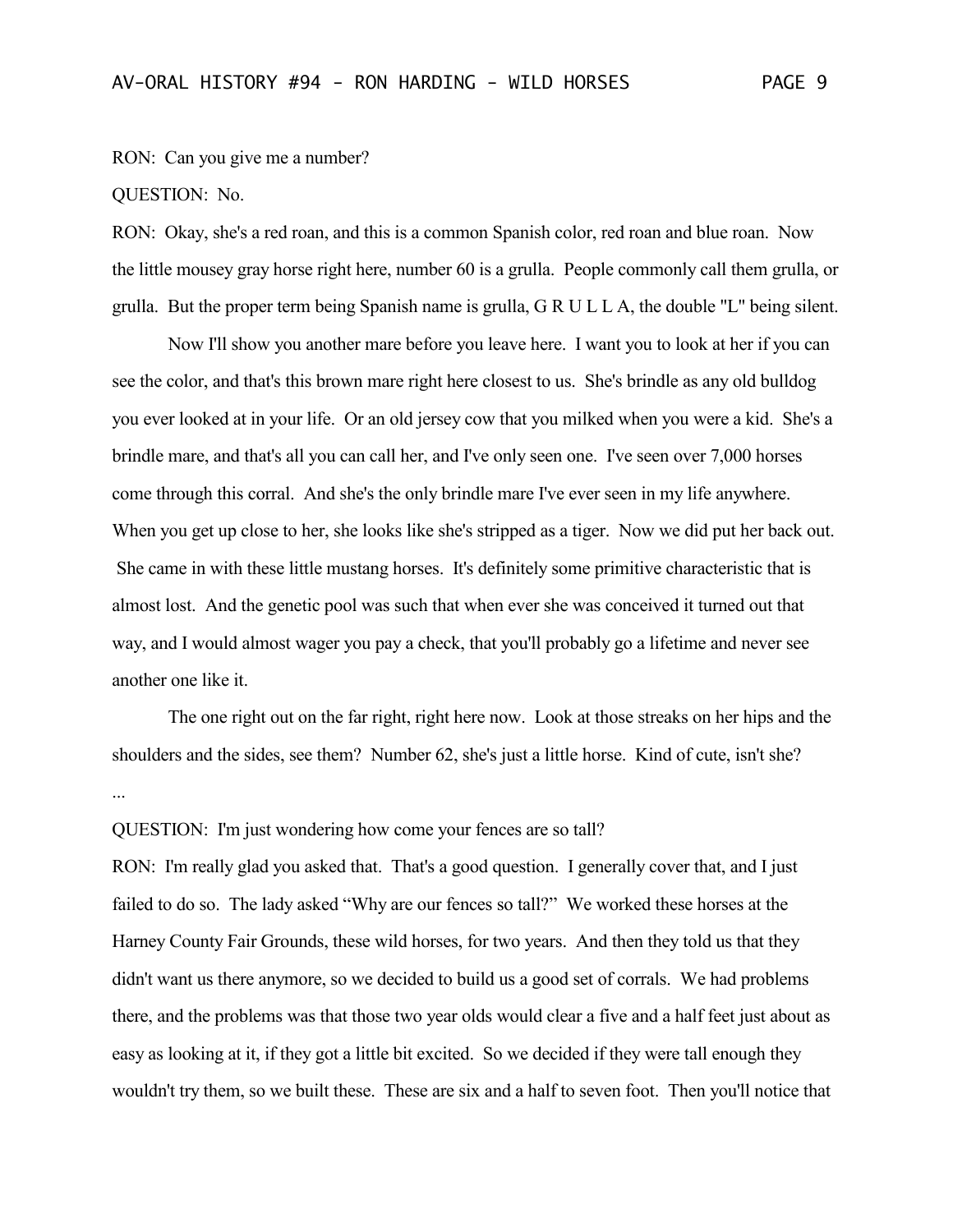they are double constructed, most of them. Those two pens here are some of the original constructions established as a temporary installation. But if you look at some of our other pens, on the outside, while the inside will be five boards high, the outside will only have three boards on them.

These things are kind of like a Ford car, you know. Fix or repair daily. Well, that's kind of what you do when you have a bunch of wild horses. Because they will attack the fences at a drop of a hat. Boy, they will hit them head on.

Now these stallions here come off of the mares and colts that we've been looking at, and people say how can you do that? How can you keep all them stallions? Well, I don't know how we can do it, but here they are. They get along real well, you don't see them peeled up, they're not fighting. But put a mare along side here in the alley, and then watch them fight. There will be one win out. That old number 64 horse, which is almost directly in front of us, there's a blue roan in front of him, he'll come out there in a minute. He's a real long maned horse, was one of the old original studs. He's about 10 years old. See the blue horse, some people call him grey, but he's a blue roan, right in front of him, he's one of the old original studs. Now that blue roan horse, in the old days, they called him a Blue Corn, and he's a Spanish color.

We've got two of them buckskins, and they're almost more than a buckskin. If you'll look at them, they have that orange cast that I was telling you about. See on their hip, at the point, they're really orange colored.

That old black horse that's the closest to us there, he is a term called sway backed. Not only is he sway backed, he's hog backed, and he's deformed, and you won't find one probably in --- about one in a thousand, might be like it, that's unusual to find a deformed animal. In the time that I've been here, 9 years, with horses coming off of the range, I've seen about five excessive sway back, and about a dozen with club feet, and I don't think that the club feet, I don't think that they were born with them. I think that they were caused later. In digging for grass in the wintertime, the folks that live around here know that we have a lot of snow, and especially where these horses are, and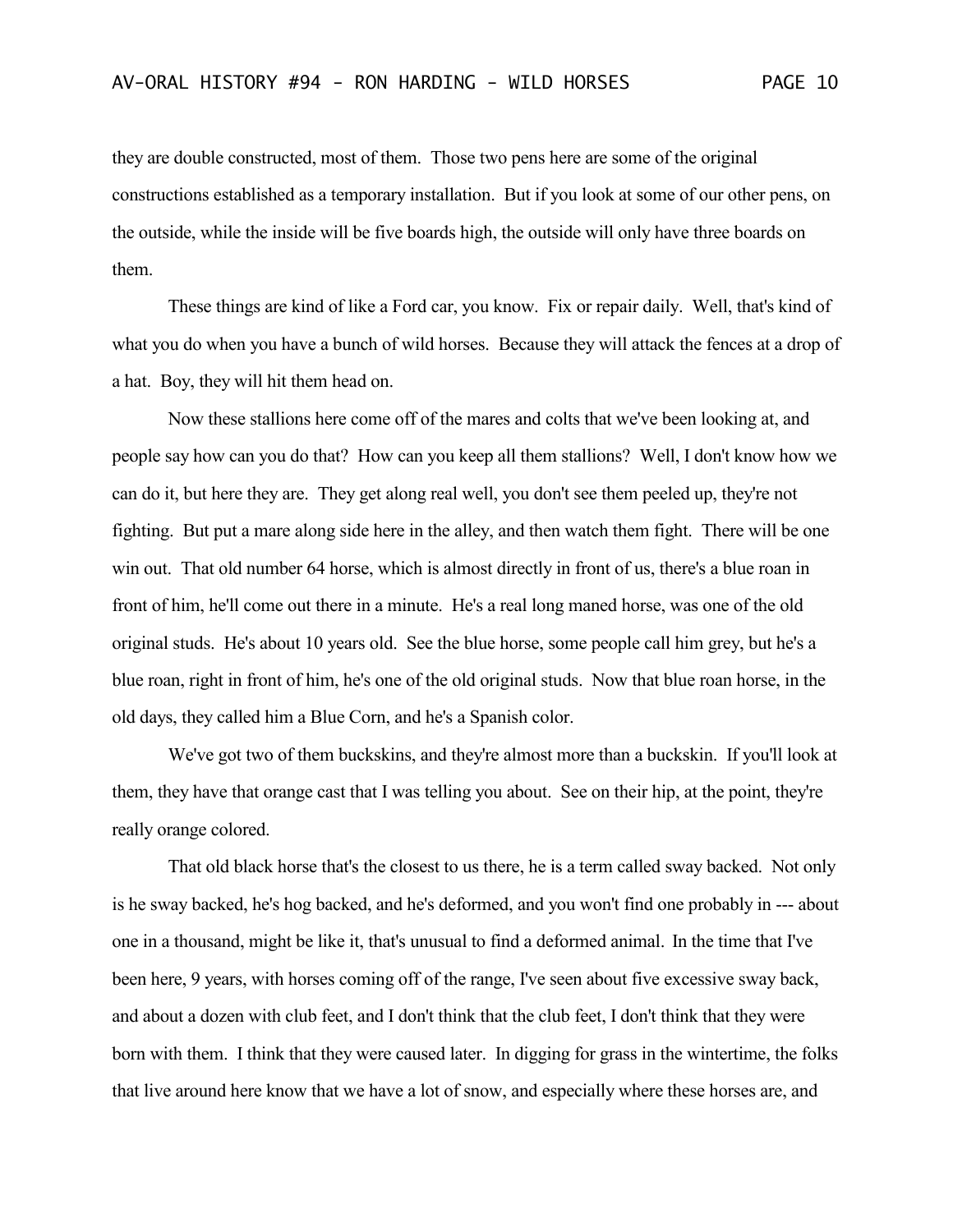they have to get around and dig for their grub, and in the winter they don't have any. And the snow makes their feet get soft, and then they get down into where the grass is, they're pawing in the gravel and it tends to, like an abrasive, it just wears their toes off. And when that happens the foot turns down and you've got a permanent clubfoot.

...

One thing, the fighting in here, I'll explain how we kind of take care of it. When these horses arrive at the corrals, the first thing we do is separate them according to their ages, and sex. We put wieners and yearlings in one pen. We put the two year old mares and up, dry mares, two year olds and up in another pen. Studs, two year olds and up in another pen. And the mare sand colts in another pen. And this reduces fighting. These horses haven't been real bad to fight. Now I don't know whether it's the nature of this kind of animal, I'm not going to argue that point. It may be that they're smart enough that they've got past that point. You don't see these mares fighting that much. Normally when we've got a bunch of mares in, they tend to start establishing who is boss right away. They try to put the hurt on each other. They don't go at it like stallions either. A stallion, he'll go head to head, you know, or head to flank and start rooting each other in the flank, like a couple of hogs or something. And they'll squeal and come up in the air, and paw the air. And they walk off and that's it. But mares, now, when they fight now, they mean business. They back up rump-to-rump, and boy, what I mean they go to kicking, and bones go to cracking. And what generally happens is that one mare will end up with a calfed hock, and which is a permanent, as far as a riding animal, is ... worthless. But you could use her for a brood mare, if they are able to get around.

Got one mare in here, I don't believe that she's got twin foals, however, she's got two babies, if I see her I'll point her out, she's got two babies that follow and nurse her, and she don't care. Their colors are compatible. They are both bay, but their markings are completely different. If they are twins, they're certainly fraternal twins, they are not identicals. If they are fraternal twins, they would certainly be an oddity, in horses.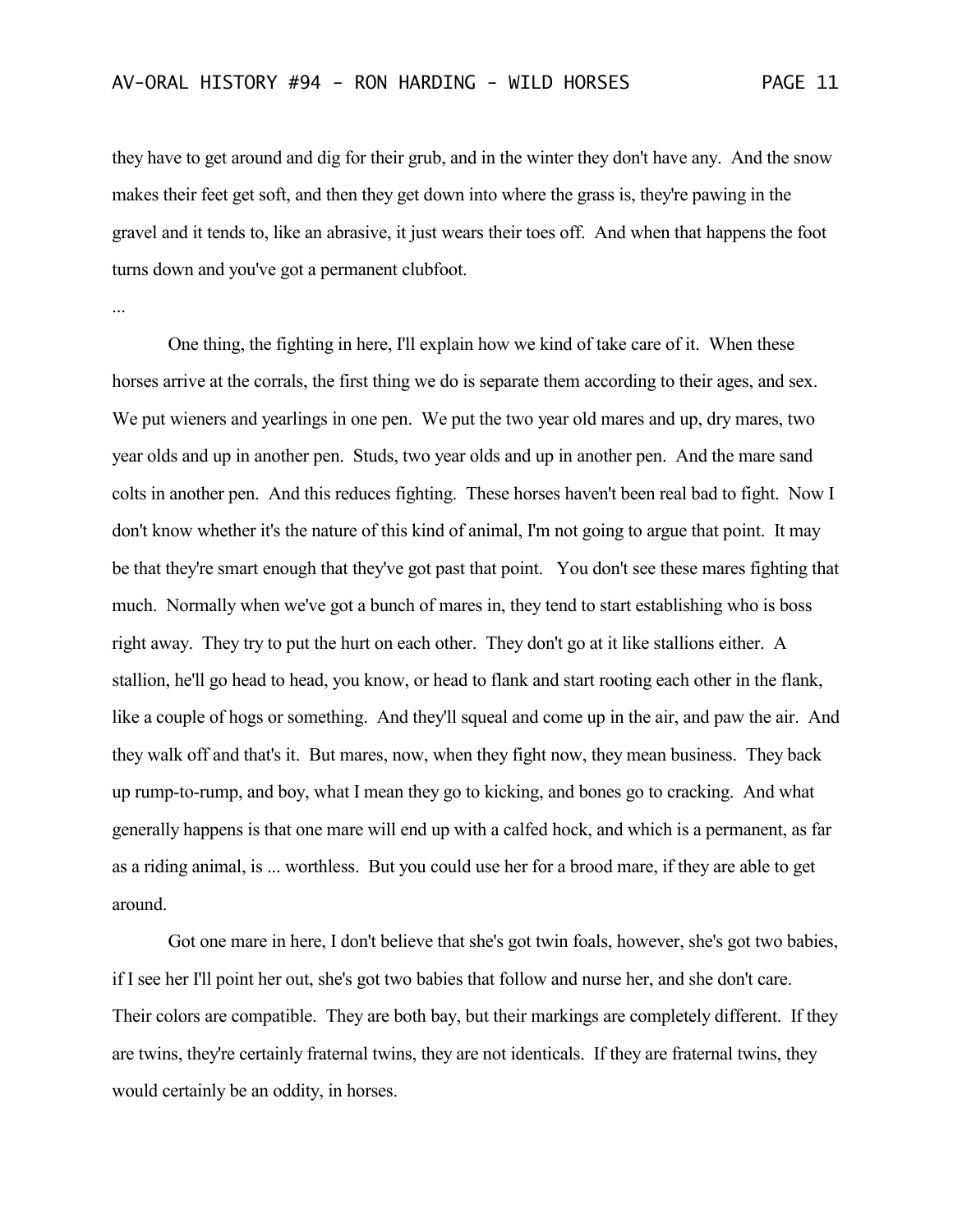These horses in this pen are horses that say, "Please give me a home," because a lot of them have been here for over a year. And the reason they are here is that people are very selective on what they take home with them. They want something that's beautiful, and in the horse world today, usually "big" is beautiful. If he is a big horse, they want them. If he's ugly they don't want him. He may ride just as good as the pretty ones, but if he's got an ugly head on him or something; they don't want him. So he's left here and nobody will take him.

Some of these horses in this lot will eat you up; there are a few of them that will! I usually know which ones they are, I've handled them enough so I know pretty well all of them. And when people come and if they are the kind that will bite your arm off if they get a chance, I will tell people. I don't want them to get hurt. They don't need them if they are going to be dangerous to them, a threat to their life. So, we try to be honest, we're not horse traders. Maybe I shouldn't have said that, but I've tended to be a horse trader all of my life, at times. And you get around people, and they'll tell you about anything, kind of like a car dealer, I guess, sometimes. But if they have flaws, I'll definitely call them out. If they are nasty temperament, I'll call that out, and if they are gentle, I'll call it out. If I get people in here that's never touched a horse in their life, and they want a horse, I'll tell them what they are up against, and if they still want a horse, well then I'll say well I can show you some of these horses that are a little gentler. If they don't want to listen to me, hey, I'll let them have their way. Its first come first served when they go up for adoption. QUESTION: What is the method of making one of these horses, you know, rideable, and useable?

RON: Okay, we're going to get into that if you've got enough time. There's a lot of different methods.

QUESTION: Can you just be kind of be friends with them, or do you have to really get to --- RON: There are a few you can, but I would say that 98 to 99 percent you can't. That's the misconception that people have. They think they are getting --- They look at these horses and they stand out here and they say well, them horses ain't wild, look at them; they're just standing there. Well, I guarantee you; you pitch a rope on one of their heads, and see where they're standing. I'll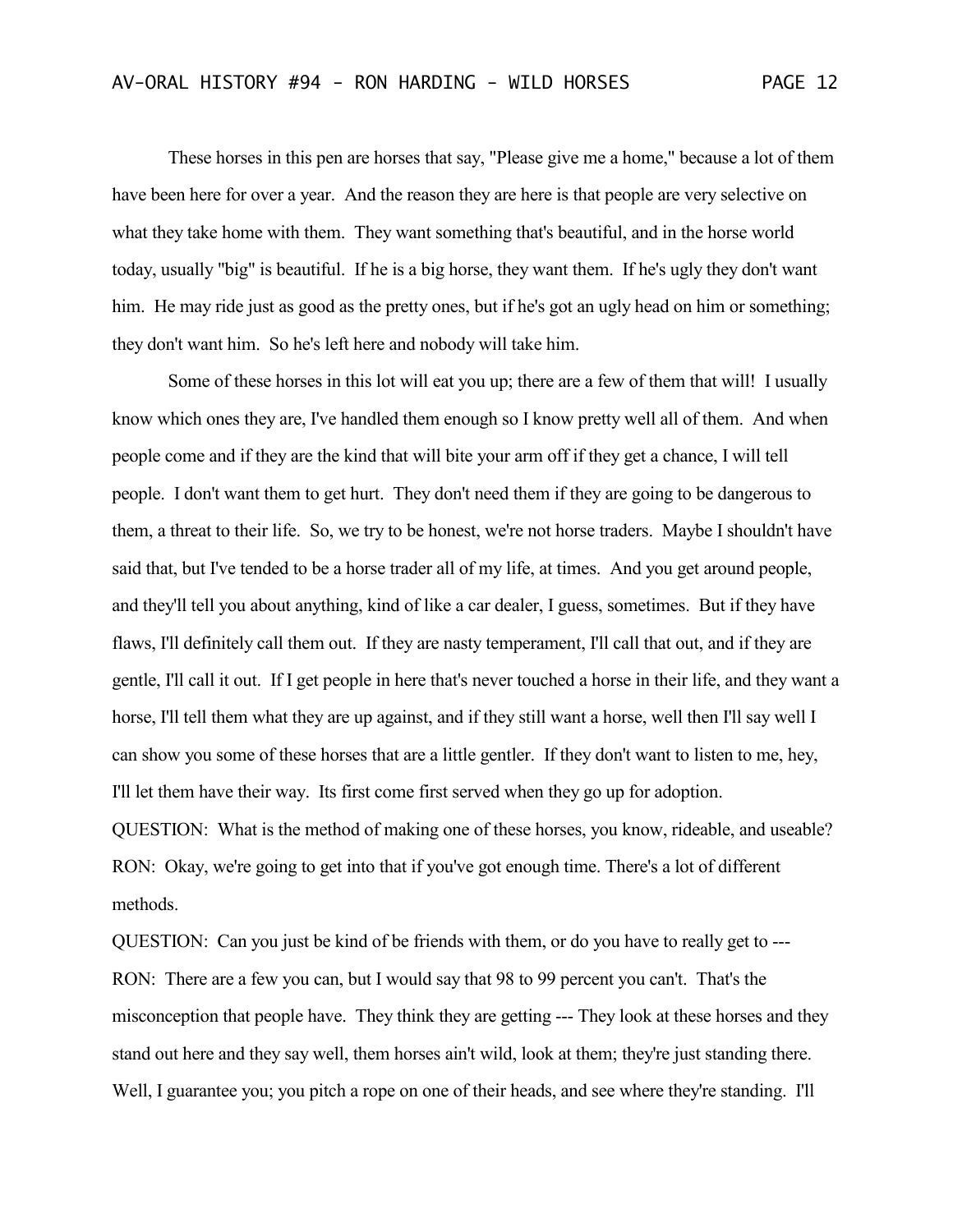tell you what; you are going to be going around in that lot about 90 miles an hour, if you can hang onto that rope. So, when I say that these horses will eat on you, they're a different kind of a horse, they'll bite, strike, and kick. They are not a barn-raised horse, and they know how to use their teeth. When you start on these horses, as a rule, you always want to approach in from the right angle to the shoulder, because you can't get kicked or struck there, and if he starts to, maybe you got a chance to get out of his way.

The big problem comes, and this is where I get most of my trouble with people who have problems with these horses. They take one home, and they put a halter on him, and they tie him to a post, and they want to try to walk up to that horse, and what is the horse's natural reaction? Probably anybody could tell you, the horse is just going to jump, and when they jump, they jump back too. Now the horse is watching this, you know. Well, I'm braver now, go back and try it again, and they walk up to him and the horse jumps, and they jump again. And about the third time, or fourth they jump, the old horse has got them cataloged, and he says, "Ah ha, old boy here, every time I jump he's going to get away from me." So the next thing you've got is a horse that will run you out of the corral.

I've had ladies call me up crying, and they say, "Oh, what am I ---," and hey, they taught that horse that. And I don't care how afraid you are, the only time you jump is if that horse is going to kill you. That's when you jump. Because these horses have no bad habits, but what you teach them, except maybe with these old studs, if you've had one eat on you, or ... mare. Because they get bad habits of kicking and biting you, and running you out of the corrals, but you started it. ...

This gentleman down here at the end will show you. I didn't take time to discuss it, but he'll show you one method of doing it. He's going to, and no doubt the little colt will act up a little and things, but he's going to --- that doesn't shake him none.

This little mare got injured, and I think we can talk her out of it. This little red dun mare. This little mare I've had around for a year, she's kind of a showpiece, to show people, when I don't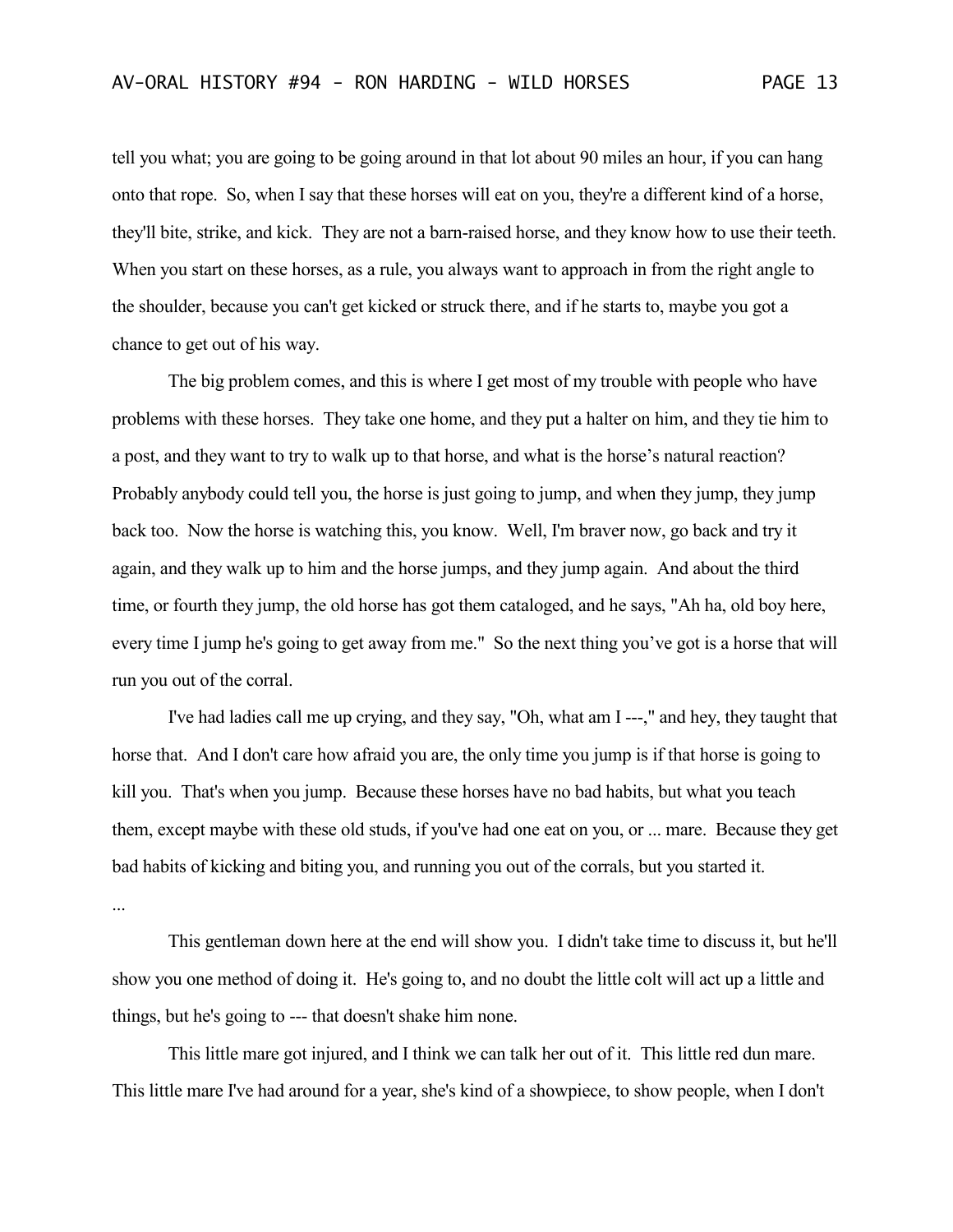have these mustangs in, which they really are. You see all the markings on her? You'll see one of the freeze brands on her left neck when she turns around. This little filly has been tied up three times, but she's been around long enough, that people don't shake her too bad.

This horse here in this pen, over there, the roan horse, come out of the Vale District, named Roan. He's been broke since 1976. He's a pretty good kind of using horse. Now, you'll look at our grulla mares, I don't know why, but our grulla mares seem to be a super mare. This 76 animal is an awful nice mare, but I like the next one over, the grulla color, being the mousey colored mare, what is she, number 85? A beautiful headed mare. You can see the zebra marks on those grullas real well on their front legs, but if you would look at 85, right there abreast of us. She is a doll; love that mare. 92 is not a half bad dun mare. This number 20 dun mare over here with, is a sweetheart. QUESTION: Can you adopt just a little one, or do you have to ---

RON: These colts will go with their mama's. They, now at times you can adopt little ones. If I've got an orphan colt, or if I've got a wiener colt, you can adopt the small one. If I have anything that's an orphan, and under six months old, there is no charge for.

We do that as an encouragement for the public to take them. If they're over, anything over six months old, and not on a mother, it's a \$125 adoption fee. If we adopt these mare and foal pairs out, then the mare and foal pair is considered one unit, thus \$125 for the pair. But anything else that is not an orphan is \$125.

I think one thing I always say is when you look at these Spanish horses today, I want you to --- if I ask you to do anything, it's just to photograph them in your mind, because I don't think you'll ever --- if you don't come back the next time we gather them, you'll never see that kind of animal probably again. They, I think, are one of a kind.

This is where we run them in to make the freeze brands, or marks. Now that number that you see on their side is sheared on there, it will grow out. There is a permanent freeze mark on each and every animal's neck that goes out for adoption. There is a "U". Two symbols representing the last two digits of their birth year; and six digits representing the animal's number. And this is done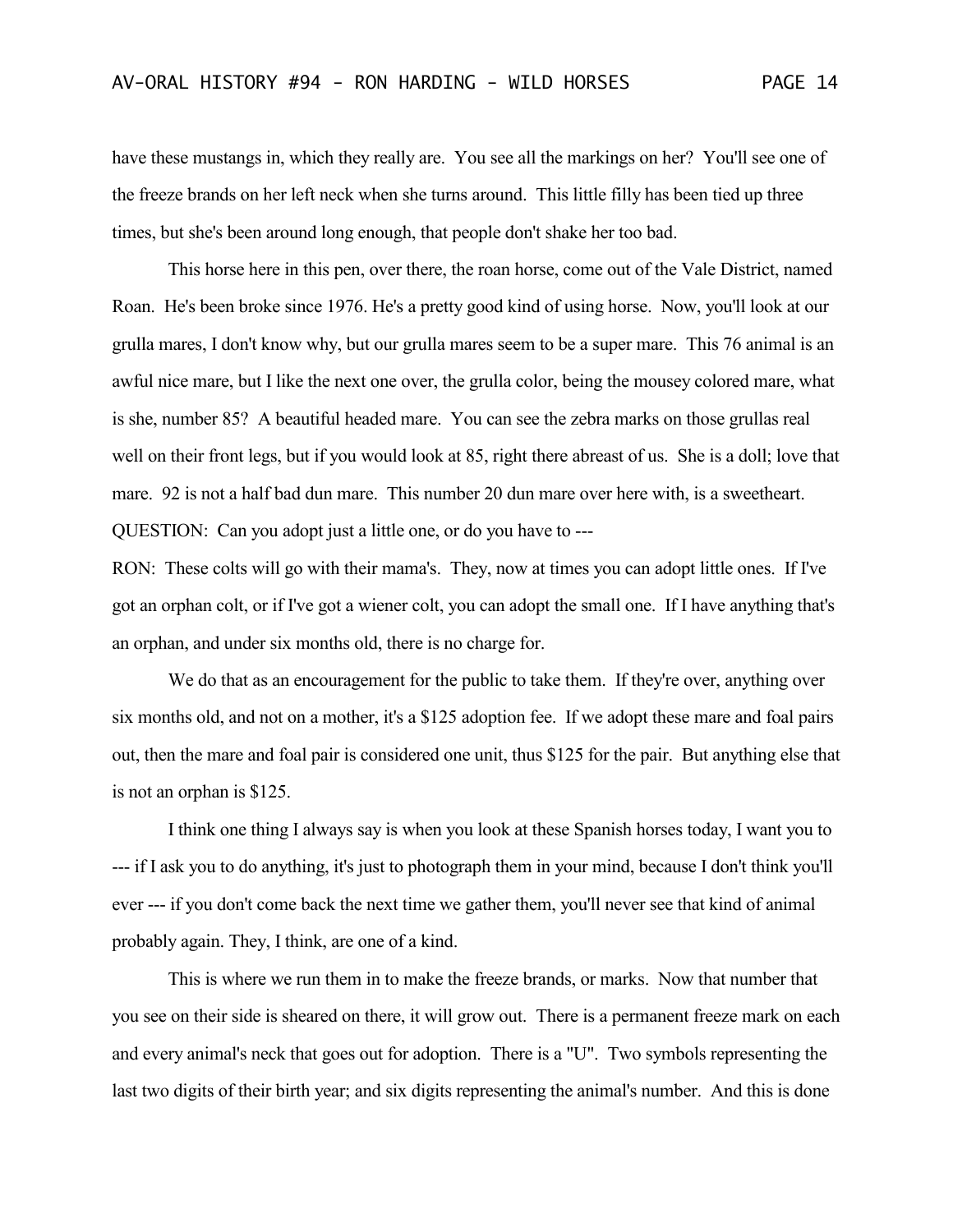here. You'll notice, if you look in here it is a funnel shape, goes around the corner, we built it that way because horses, if they come straight on down an alley into a straight --- and funnel down into a straight, and look down there at a dead end, they will turn right around and run right back over the top of you if at all possible. And you are left climbing the fence. So, they go around in around this corner, and they think they are getting away until it's too late, and then we've got them hornswoggled in here.

We'll slip through here. Whenever he starts to work this colt, I'll let him instruct you, you'll have to position yourself where you can see. Some of you it would be probably better to stay on this side, others might go around on the other side and stand in the road, and we'll --- If you've got babies, young children, hang onto them so they won't fall off, and anything.

...

There is only one other herd that I know of, or that's in the United States, that would even compare to this bunch of horses you are looking at, and that's the ones on Pryor Mountain. All they manage Pryor Mountain for is the wild horses. It is known as a wild horse range. A gentleman out of Wyoming helped get that established. He spent two days with me this past week. He says, "As far as I'm concerned, there's only two herds that carry this kind of blood in the United States. That's Pryor Mountain and here, and I rate Pryor Mountain horses second, and these first." Because the Pryor Mountain horses have a lot of hair on the feather on their legs. QUESTION: By any chance will you guys start trading back and forth, like a club, or --- RON: Probably not. Because I have some more of these on Riddle Mountain. I'll probably just switch back and forth on Riddle. Now these markings you see are primitive markings. They are the first markings; they are markings on these horses that were on the first modern horses that man tamed. This horse right here, if you look at what's causing him to have this look, is that he's probably bred up real close, and the genetic concentration came out of him. But if you look at his head, he's almost got a head like a Mongolian wild horse. See he's really gone back.

Now I've got a stud on Riddle Mountain that I turned out there, that originated in Sand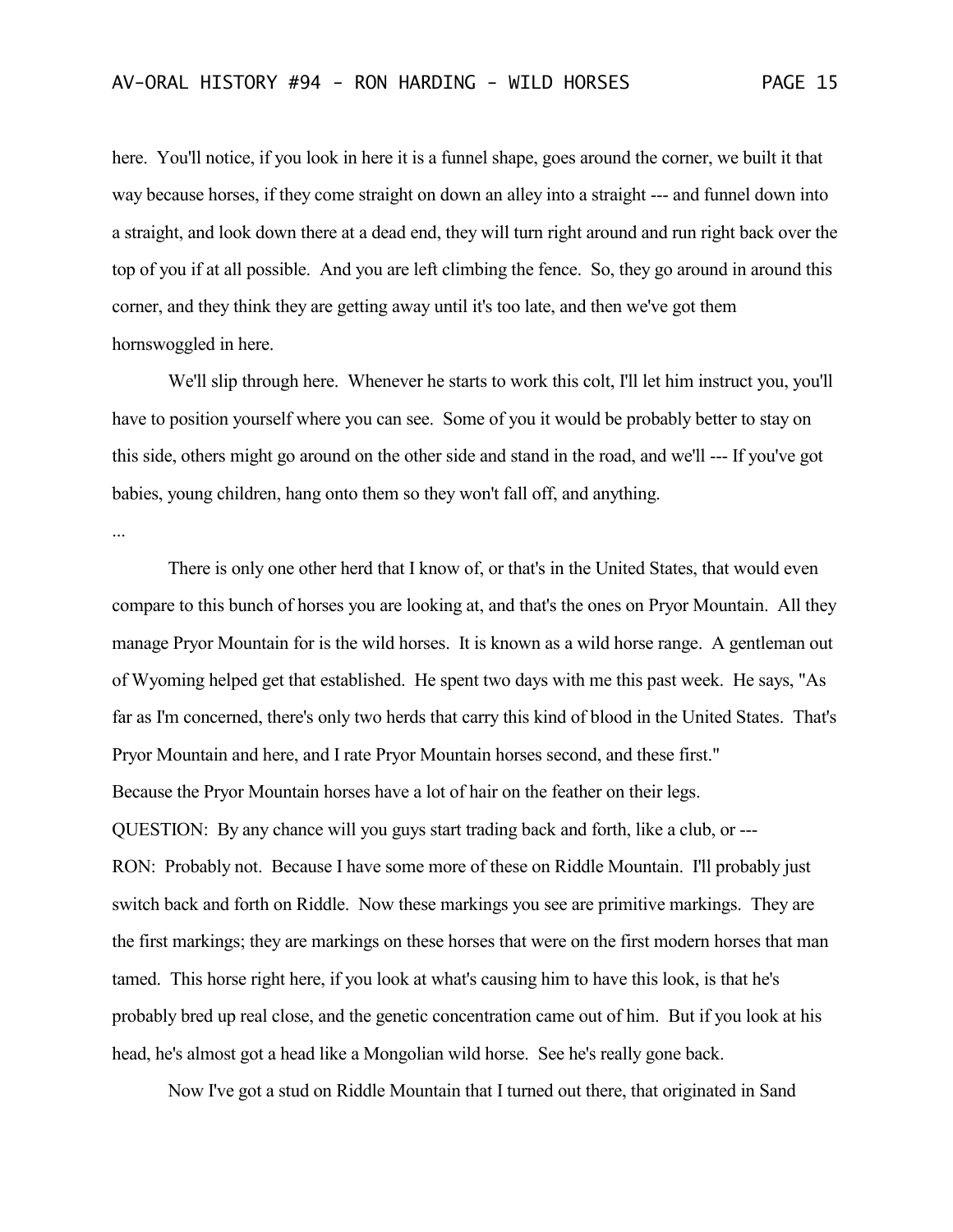Spring over in Vale District, which is a herd that shows a little bit of mustang. And this horse had two jack stripes, one about eight inches long on his withers on either side, and then just in front of that he had two, another set of jack stripes about fourteen, sixteen inches long, about an inch and a half wide. And then starting behind his withers, if you look at him from the top it looked like a fish skeleton. I mean these stripes started off with that dorsal stripe, and he looked like he was about half zebra, you know. And I've never seen another horse like it. And like I've said, I've been around them a lot of years.

I used to go to a lot of horse shows, and horse sales all over the country before I got into this. One thing you'll notice, and you'll notice a little more in the colt, look at the tufts hanging out the bottom of the horse's ears. You don't see that in a regular horse's ears. This horse standing right here by us, number 67, look right where his ears connect onto his head there, look at them tufts coming out.

Now I want you to look at why we termed to buckskin colored horses here. They are almost clay bank horses. They've got a pinkish-orange cast to them that I was telling you about earlier, which a normal buckskin don't have. It's kind of a weird little color to them.

## SIDE B

... (Conversations with Pauline Braymen.)

NOTE: An excerpt from a tour done earlier in the day.

... A trip up through Mexico, that horse would get loose. It is a known fact and on record that Coronado and his men had only one mare in their band of horses that they were riding, and the rest were studs and geldings. So it's highly unlikely that thousands of wild horses came from one mare.

Another theory, which is not a bad one to grab a hold of and kind of hang onto, is that we know that in New Mexico, Spain gave a large land grants to some of the people, thousands of acres. And when they came and settled in New Mexico, they took Indians, and they were almost as slaves.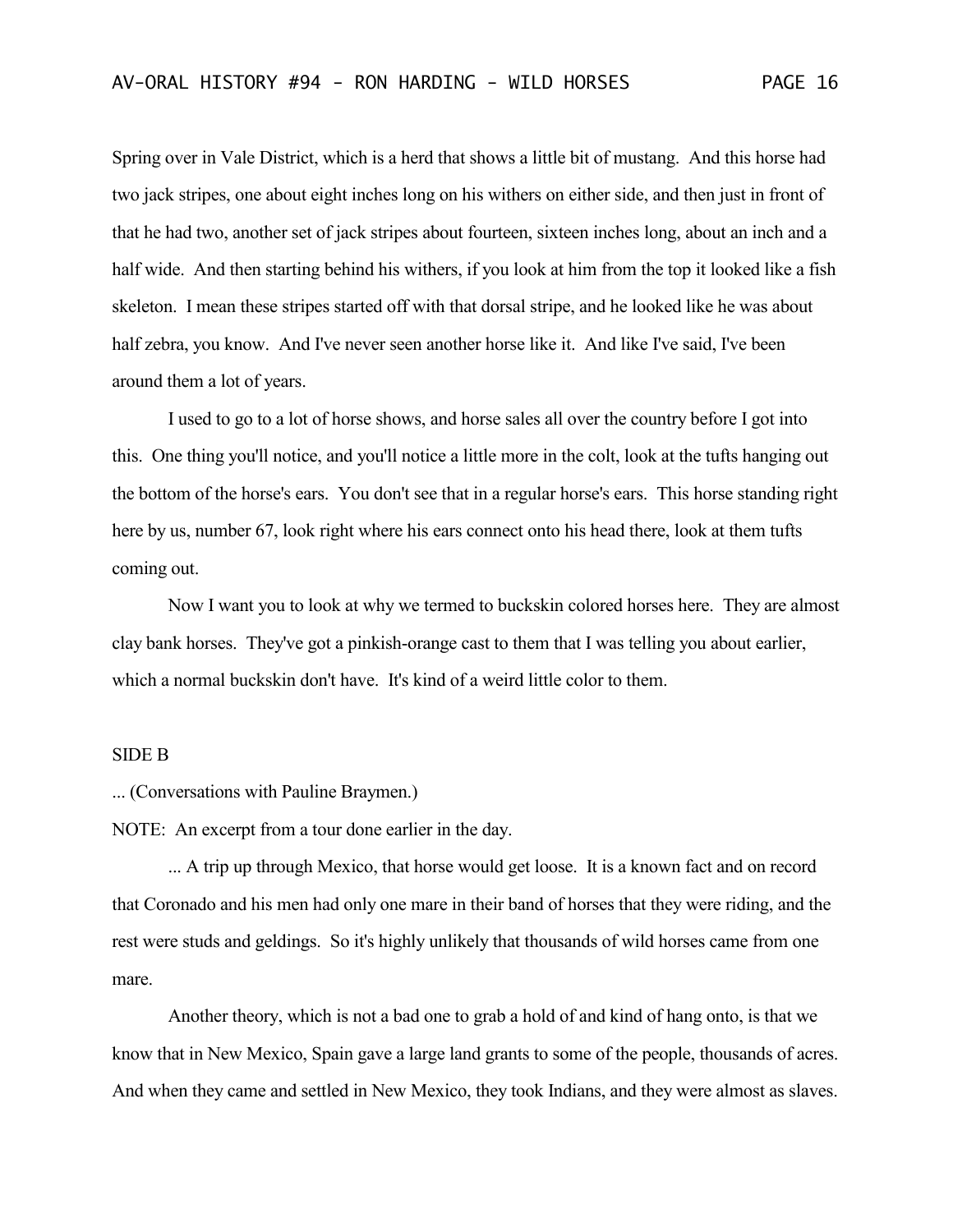They didn't allow the Indians to ride horses at all, because they were afraid if they got control of horses, then the Indians would get control of them. And what happened, the Indians stuck around for a while, and then all of a sudden they decided they were tired of working for the Spanish, and they left. And when they left, they knew enough about these horses from just watching, that they took the horses with them.

So we know that's how the Indians got a hold of some, so they feel probably from those Spanish people, as well as the Indian, horses got started, and of course moved into Texas, moved north ward into Nebraska, the Dakotas, and what have you.

The other theory is that when the Spanish were settling in Mexico, and up through California establishing their missions, that these horses got loose and came up into Oregon. All that we really know for sure is the fact that when Lewis and Clark came through Oregon, there were thousands of wild horses along the Columbia River Valley.

This pen of horse we've had around, some of them around a year in February. They are all ages. They are horses that don't seem to find homes. We're busy branding these other horses now, and soon as we get done with them, we'll have to go through and trim these again. It will be the second time we went through and trimmed them all.

Most of them are from Murderers Creek and Big Summit Prairie. There are a couple of horse in here that, other than that, I think three head, but most of them from Murderers Creek, Big Summit Prairie. They are just kind of horses, you see a lot of, most of them have got a lot of feather on their hoofs, legs, real flat boned, kind of a horse kind of a horse.

You see some of these blue roans; there is a blue roan stud in that pen we just looked at, blue roan mare over here. Years ago we called them Blue Corns, like I said earlier is a Spanish color in their horses.

I like some of these, I've got, I think three grulla mares in here, and one grulla colt. They are all going back. They are the original mares that were turned out in 1977, and they are sure enough keen little mares. Not only do they have a pleasing color, but their confirmation, the way they carry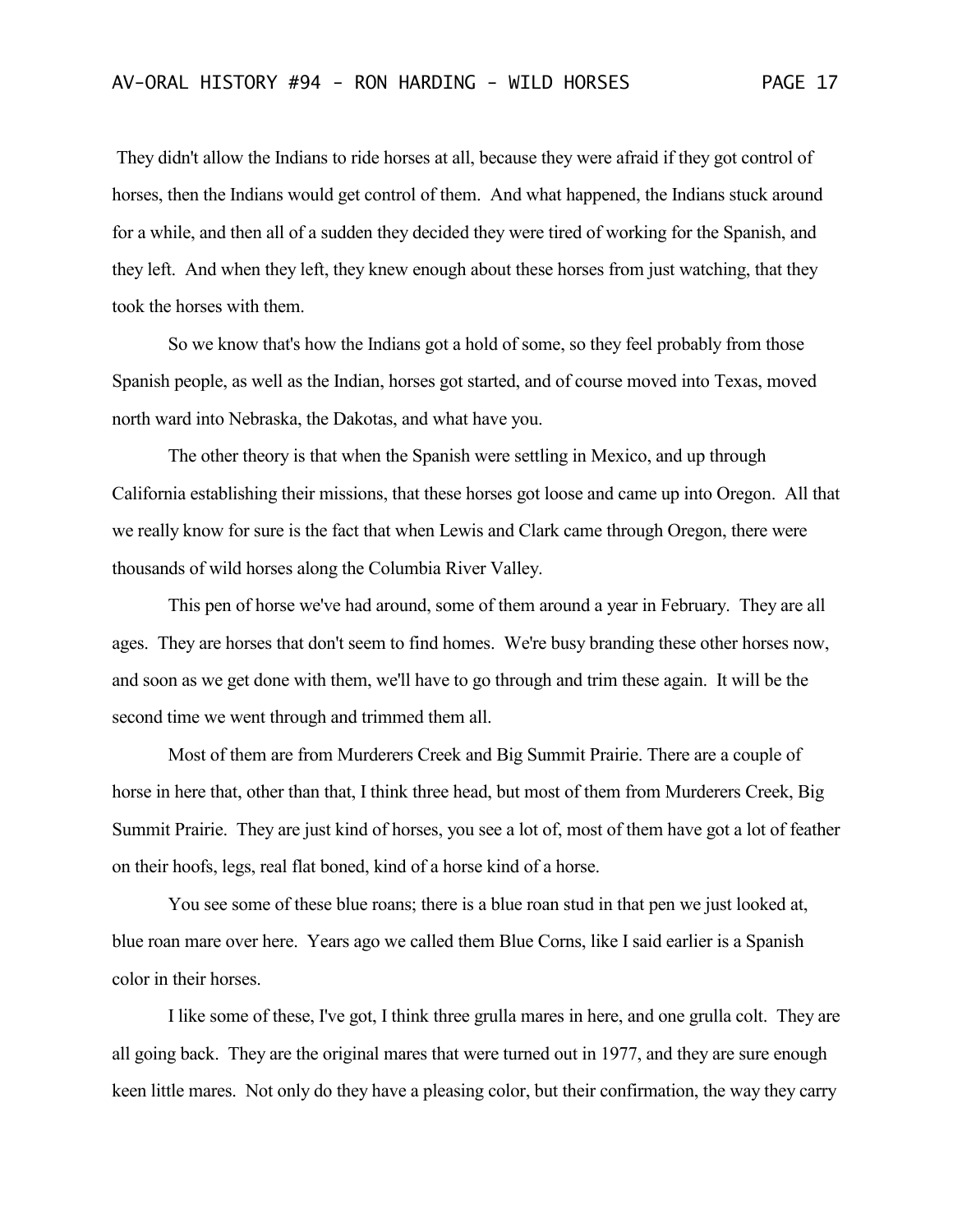themselves, their heads, tend to be real refined. I think a real beautiful animal.

The color that they are, the dun and the grulla, they call it the dun factor, you take any one of these dun mares, and breed them to a dun stallion, and they are liable to throw a grulla. They can throw a red dun. They can throw a clay bank. I didn't turn loose any red duns in this bunch at all. However, I've got a red dun mare, three year old red dun mare right there with a red dun colt on her. Then I've got a dun mare with a red dun colt on her, yet there are no red dun stallions. So that's what I say, you can mate a dun mare to a dun stallion, and come out with a red dun.

Now, I've got a mare that's a little too old mare, and people say, "Ah, these wild horses don't breed as a yearling." Well, I'll defy anybody to look in her mouth and tell me that's she's any older than two. She hasn't shed a tooth, and she's got a color that I know some of you have never seen before. But if you really look into it, you probably won't see over 25 in your life, and that's if you see horses every day. These clay bank colts, stud colt on her, a clay bank colt. What I'm saying is he looks like a light buckskin, but he's got a red mane and tail.

But you'll notice some of these other mares, here's a mare just behind the fence, you can probably see her pretty good, got two colors of manes, these bright and then the lighter ones. This is the characteristics of it.

They are pretty good mamas, but they --- fight a little bit, but I don't think they fight as much as a normal range horse. They seem to get along a lot better. When you get in a pen with a bunch of them, they'll all bunch up, and they tend to move like, I refer to them that they are moving just like water, because they just flow together. When one turns the whole bunch goes. The problem with this bunch is that they'll probably scatter like a bunch of quail.

What we're going to do with these that we're not sending back, we're sending 20 head to our Eugene Center for placements. We'll cut out another 30 or 40 head and take them to Grants Pass. And then the remaining will stay here. Of course, the horses that go back onto the range I'm going to cut first.

Here's a little red dun mare, unfortunately got injured. I think she's going to get all right.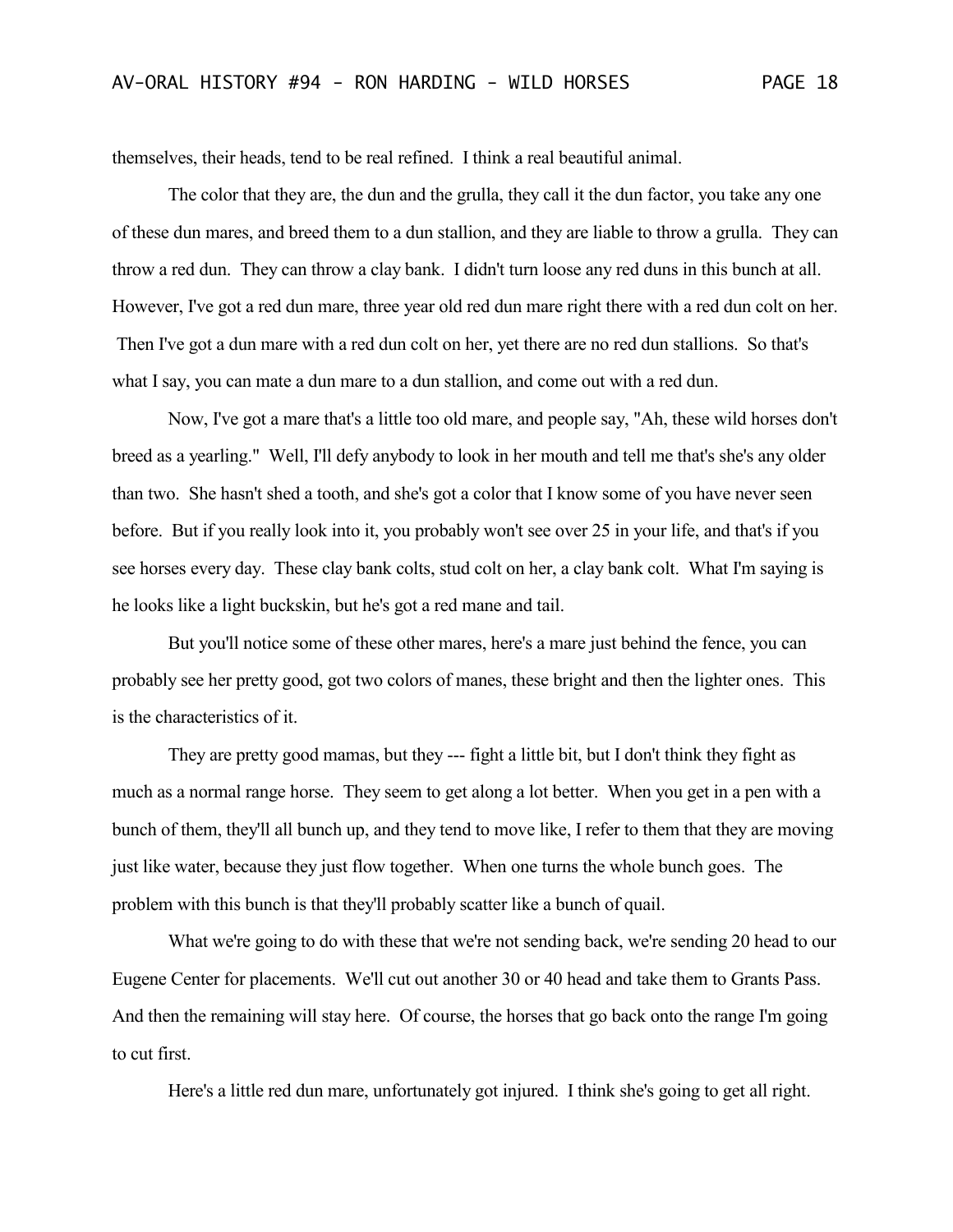I've had her split out because I think I can doctor her through it. She's not much more than a yearling. She's a part blood.

Here's a yearling that we've had around for a few yearling class ... She's been tied up three times. Look at the legs and see how much she's marked. Really get down and count them. You can count about eight of those zebra stripes on that leg. You can see them coming out on the back leg. She's got a breast bar, if you'll turn around and look at it. We roached her, and she's got a short mane, and you can see them stripes really stand out on this side. But she's got brass bars, right where her neck hooks onto her chest.

...

Their skin, if you look at that mare's skin, you don't have to touch it, you know that mares got a thin skin, and I mean it is thin. And her hair is just like silk when you run your hands across it. Now when she gets her winter coat on, she'll have a kind of a golden cast, and you can even see it in her body coat there now. It's kind of a yellow tone to it.

I go around these corrals every day, and have been for the last week, and I never get tired of looking at them. I don't know; they're just a special animal.

These horses here, the old big roan horse that doesn't have a saddle on him, he's a wild horse from off Crowley, he's been broke since 1976. The saddle colt there, just a two year old, been ridden about fifteen times. They do make good horses. I've ridden a lot of them. I've trained a lot of them. They are a little different to train than a barn raised, or ranch raised horse. One thing they won't have is a lot of bad habits. Anything these horses learn, unless it's a nasty old stud, is that if it's a bad habit, you've taught it to him. So when I train one, if he does something that ain't too good, then I'll have to blame myself for that, you know.

Here's this little red dun mare that I was telling you about, number 84, she's a three year old, and that's a red dun baby, and he's sure got a nice set of stripes on his legs. Look how fine that bone is. And there's a complete absence of hair on her fetlock joint. And they seem, from what I'm looking, when I see crosses outside of the bloodline, they seem to really cross out really good.